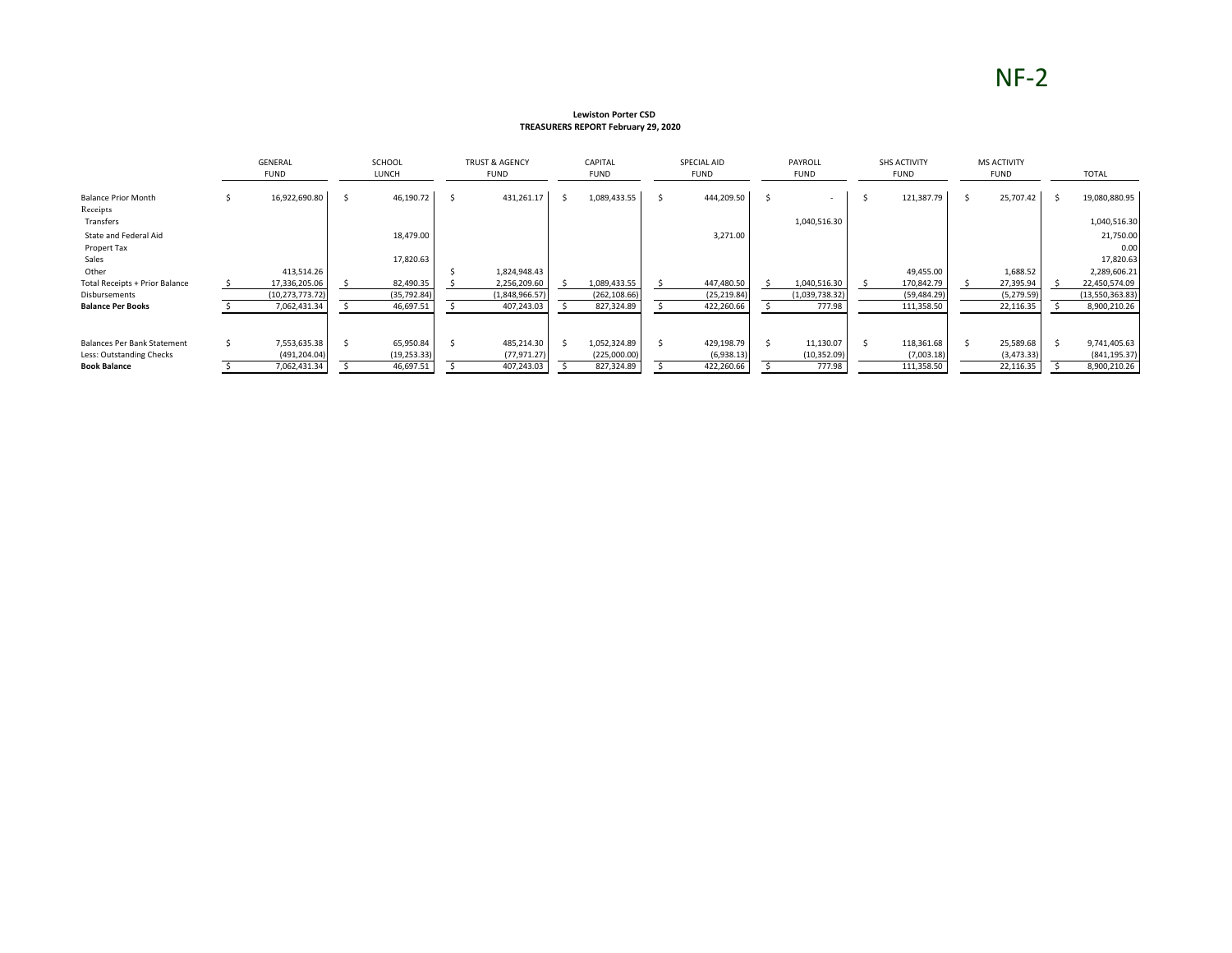#### **LEWISTON-PORTER HIGH SCHOOL**

#### **Student Activity Fund Central Treasurer's Report**

## **For the period of: February 1-29, 2020**

| <b>Balance from preceding period</b>                                                           | \$121,387.79                                             |  |
|------------------------------------------------------------------------------------------------|----------------------------------------------------------|--|
| <b>Total receipts banked during month</b>                                                      |                                                          |  |
| No. 15918<br>to No. 15952                                                                      | \$49,455.00                                              |  |
| Total balance, deposits, undeposited                                                           | \$170,842.79                                             |  |
| <b>Disbursements during month</b>                                                              |                                                          |  |
| No. 11517<br>to No. 11568                                                                      | \$59,424.29                                              |  |
| ISF Check $-2/4/2020$ (Cutlip)<br>ISF Check $-2/18/2020$ (Gambino)                             | \$<br>15.00<br>$\hat{\mathbf{S}}$<br>45.00               |  |
| <b>Cash balance</b><br><b>Reconciliation with bank statement</b>                               | \$111,358.50                                             |  |
| <b>Bank balance as shown on statement</b><br><b>Minus outstanding checks</b><br><b>Balance</b> | \$118,361.68<br>7,003.18<br>$\mathbb{S}$<br>\$111,358.50 |  |

## **Outstanding Checks:**

| 9949 \$ 100.00   | 10908 \$ 200.00 |  | 11482 \$ 81.00  | 11534 \$1,957.00 |
|------------------|-----------------|--|-----------------|------------------|
| 11541 \$ 27.18   | 11542 \$ 159.86 |  | 11543 \$ 350.00 | 11546 \$ 250.00  |
| 11552 \$2,738.50 | 11553 \$ 124.00 |  | 11554 \$ 174.00 | 11558 \$ 350.00  |
| 11560 \$ 32.95   | 11563 \$ 21.00  |  | 11564 \$ 143.00 | 11567 \$ 294.69  |

# John Evert **Sandra Girasole**

| John Evert                 | Sandra Girasole                                |
|----------------------------|------------------------------------------------|
| High School Vice Principal | Central Treasurer of HS Student Activity Funds |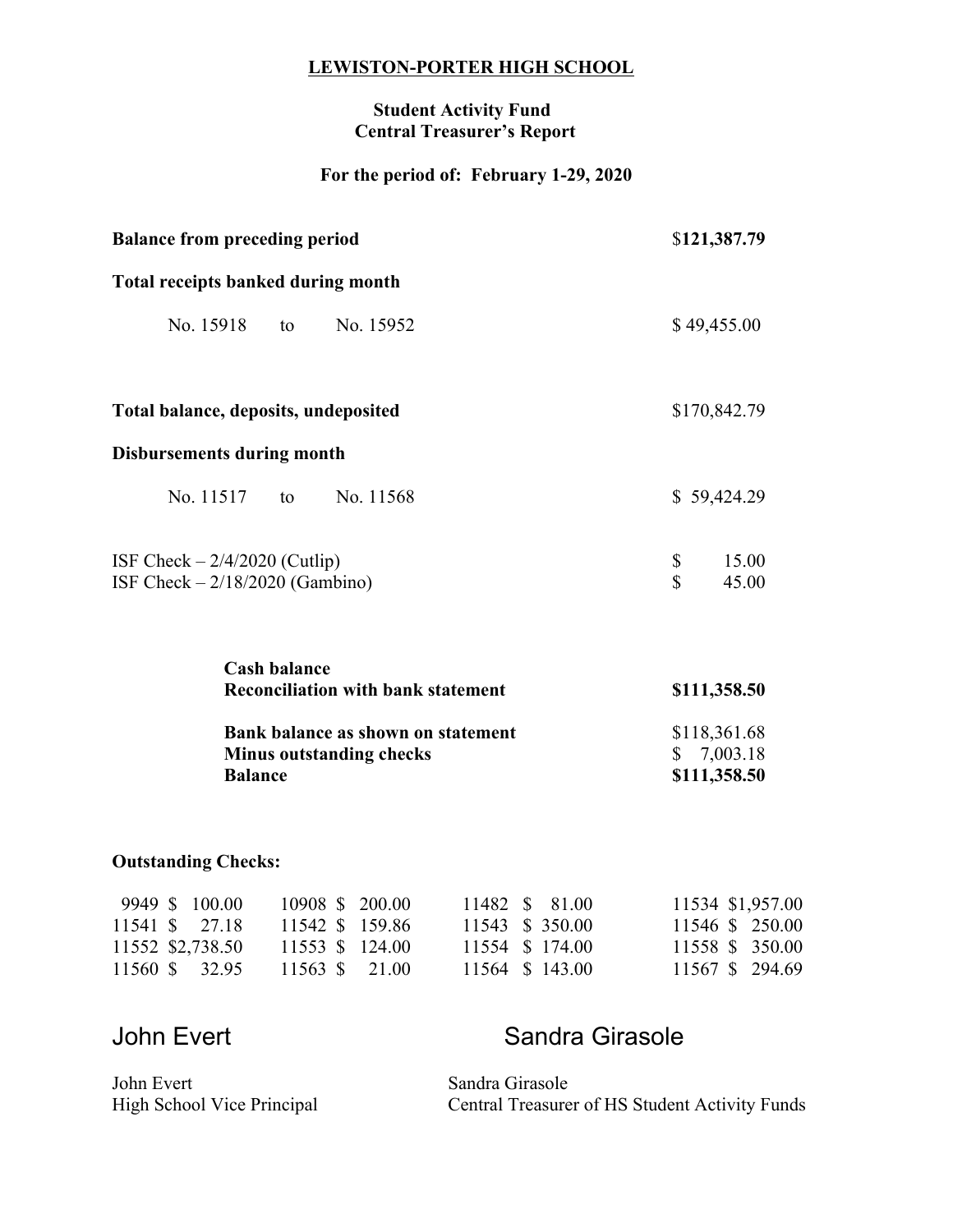|                                |               |              |       |                     |                           |                    |                            |                 |                           |            | Lewiston-Porter High School Student Activity Accounts Ledger - February 2020 |                                |
|--------------------------------|---------------|--------------|-------|---------------------|---------------------------|--------------------|----------------------------|-----------------|---------------------------|------------|------------------------------------------------------------------------------|--------------------------------|
| <b>Account</b>                 |               | Beg. Balance |       | <b>Receipts</b>     |                           | <b>Withdrawals</b> |                            | <b>Transfer</b> |                           |            | <b>End Balance BOE approved</b>                                              | <b>Advisor</b>                 |
| Art                            | \$            | 5,197.52     |       |                     | \$                        | 15.10              |                            |                 | \$                        | 5,182.42   | Yes                                                                          | Cindy Sanchez                  |
| <b>Business Club</b>           | \$            | 3,059.19     | \$    | 1,101.00            | \$                        | 650.48             |                            |                 | \$                        | 3,509.71   | Yes                                                                          | Nicole Alonzo                  |
| Class of 2019                  | \$            | 0.00         |       |                     |                           |                    |                            |                 | \$                        | 0.00       | Yes                                                                          | L.Fabiilli/K.Hurtgam           |
| Class of 2020                  | \$            | 20,843.30    | \$    | 15,140.00           | \$                        | 19,955.52          | -\$                        | $(100.00)$ \$   |                           | 15,927.78  | Yes                                                                          | T. Skimin/A.Burdick            |
| Class of 2021                  | \$            | 8,776.85     | \$    | 148.00              | \$                        | 136.42             | \$                         | $(50.00)$ \$    |                           | 8,738.43   | Yes                                                                          | D'Anna/Townsend/Krajcirik      |
| Class of 2022                  | \$            | 1,947.16     | \$    | 4,432.00            | \$                        | 2,862.50           | l \$                       | $(117.00)$ \$   |                           | 3,399.66   |                                                                              | L.D'Anna/P. Moskaluk           |
| Class of 2023                  | \$            | 3,435.72     | \$    | 135.00              | -\$                       | 449.22             | -\$                        | $(50.00)$ \$    |                           | 3,071.50   |                                                                              | J.Cruz/A.Townsend              |
| Drama                          | \$            | 740.85       |       |                     |                           |                    |                            |                 | \$                        | 740.85     | Yes                                                                          | <b>Christopher Teal</b>        |
| <b>Historical Society</b>      | \$            | 1,395.26     |       |                     |                           |                    |                            |                 | \$                        | 1,395.26   | Yes                                                                          | <b>Terese Skimin</b>           |
| <b>International Studies</b>   | \$            | 5,217.31     | $\$\$ | 692.50              | $\frac{1}{2}$             | 1,000.00           | $\boldsymbol{\mathsf{S}}$  | (35.00)         | $\boldsymbol{\mathsf{S}}$ | 4,874.81   | Yes                                                                          | Rhonda Shiah                   |
| <b>Key Club</b>                | \$            | 2,939.28     |       |                     |                           |                    |                            |                 | \$                        | 2,939.28   | Yes                                                                          | J. Conti/M. Conti              |
| Lancer Council                 | \$            | 20,429.89    | \$    | 103.00              | $\boldsymbol{\mathsf{S}}$ | 565.47             |                            |                 | \$                        | 19,967.42  | Yes                                                                          | Lori Hurtgam                   |
| L-P Athletic Fund              | \$            | 16,303.14    | \$    | 11,337.50           | \$                        | 12,063.96          | \$                         | 152.00          | \$                        | 15,728.68  | Yes                                                                          | <b>Brad Halgash</b>            |
| Lifeskills                     | \$            | (0.00)       |       |                     |                           |                    |                            |                 | \$                        | (0.00)     | Yes                                                                          | Ashli Dreher                   |
| <b>Masterminds</b>             | \$            | 31.75        |       |                     |                           |                    |                            |                 | \$                        | 31.75      |                                                                              | Paul Moskaluk                  |
| <b>Musical Theater</b>         | \$            | 7,349.01     | \$    | 9,270.00            | \$                        | 11,260.49          | $\boldsymbol{\mathsf{\$}}$ | $(403.00)$ \$   |                           | 4,955.52   | Yes                                                                          | Kevin Duncan                   |
| <b>Music Project</b>           | \$            | 11,809.80    | \$    | 6,260.00            | \$                        | 7,496.01           | \$                         | 653.00          | \$                        | 11,226.79  | Yes                                                                          | Kevin Duncan                   |
| <b>National Honor Society</b>  | \$            | 2,027.44     | \$    | 214.00              | \$                        | 2,131.00           |                            |                 | \$                        | 110.44     | Yes                                                                          | Jessica Cruz                   |
| Science Honor Society          | \$            | 1,598.87     |       |                     |                           |                    |                            |                 | \$                        | 1,598.87   | Yes                                                                          | <b>Shelly Hinchliffe</b>       |
| Spanish Club                   | \$            | 578.04       |       |                     |                           |                    |                            |                 | \$                        | 578.04     | Yes                                                                          | A.Carrasquillo/J.Mango/M.Ellis |
| Ski Club                       | \$            | (0.00)       |       |                     |                           |                    |                            |                 | \$                        | (0.00)     | Yes                                                                          | Cindy Sanchez                  |
| Spanish National Honor Society | \$            | 62.74        |       |                     |                           |                    |                            |                 | \$                        | 62.74      | Yes                                                                          | Amy Carrasquillo               |
| <b>Technology Club</b>         | \$            | 646.27       |       |                     |                           |                    |                            |                 | \$                        | 646.27     | Yes                                                                          | <b>TBD</b>                     |
| Traditions                     | \$            | 3,916.74     | \$    | 199.00              | \$                        | 538.12             | \$                         | $(50.00)$ \$    |                           | 3,527.62   | Yes                                                                          | A.Townsend/C.Hargrave          |
| Varsity Club                   | \$            | 256.76       | \$    | 423.00              | \$                        | 360.00             |                            |                 | \$                        | 319.76     | Yes                                                                          | L.D'Anna/S.Townsend            |
| Yearbook                       | $\frac{1}{2}$ | 2,560.99     |       |                     |                           |                    |                            |                 | \$                        | 2,560.99   | Yes                                                                          | Carrie Popielski               |
| Total                          | \$            | 2,492.54     |       | $$49,455.00$ \ \ \$ |                           | 59,484.29 \$       |                            |                 | \$                        | 111,094.59 |                                                                              |                                |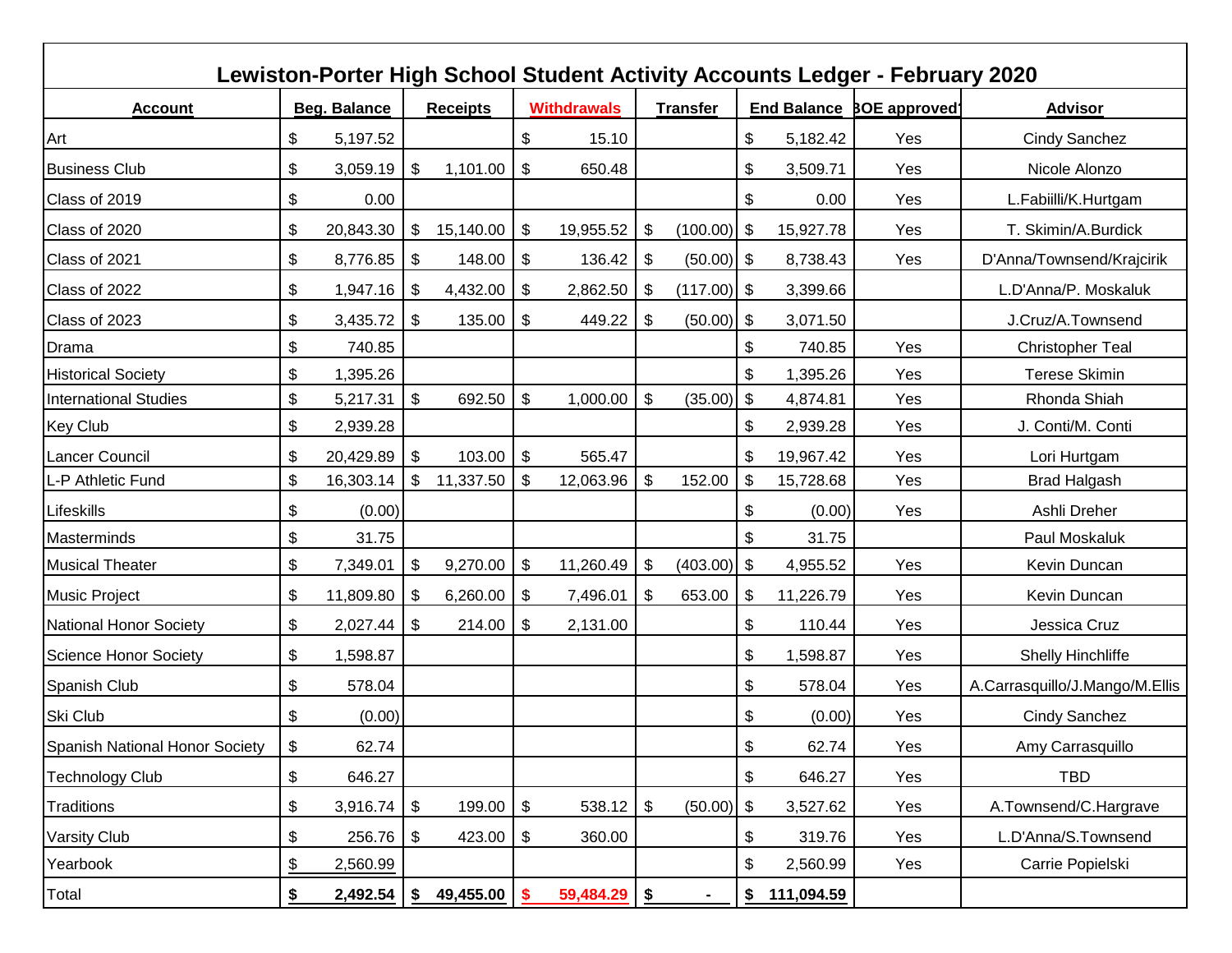#### **LEWISTON-PORTER MIDDLE SCHOOL**

#### **Student Activity Fund Central Treasurer's Report For the period of February 1, 2020 - February 29, 2020**

| <b>BANK STATEMENT BALANCE END OF MONTH</b>   | \$                      | 25,707.42 |            |
|----------------------------------------------|-------------------------|-----------|------------|
| <b>Total receipts deposited during month</b> |                         |           |            |
| No. 2854 to No. 2857                         | \$                      | 1,688.00  |            |
| <b>Interest for Savings Account</b>          | \$                      | .52       |            |
| Net Fees and Charges (back into acct.)       | \$                      |           |            |
| <b>Total balance, deposits</b>               | \$                      | 27,395.94 |            |
| <b>Disbursements during month</b>            |                         |           |            |
| No.4914 to No. 4928                          | \$                      | 5,279.59  |            |
| Direct Withdrawal/Intuit Check printing      | \$                      |           |            |
| Chargeback Item Fees                         | \$                      |           |            |
| <b>NYS Sales Tax</b>                         | \$                      |           |            |
| <b>Cash balance</b>                          | $\boldsymbol{s}$        | 22,116.35 |            |
| Bank balance as shown on statement           | \$                      | 13,197.69 | (savings)  |
|                                              | \$                      | 12,391.99 | (checking) |
| <b>Minus outstanding checks</b>              | \$                      | 3,473.33  |            |
| <b>Balance</b>                               | $\overline{\textbf{S}}$ | 22,116.35 |            |
|                                              |                         |           |            |
| <b>Outstanding Checks:</b>                   |                         |           |            |

| #4914 | \$200.00 | #4924 | \$200.00 |
|-------|----------|-------|----------|
| #4918 | \$243.33 | #4925 | \$600.00 |
| #4929 | \$150.00 | #4926 | \$275.00 |
| #4921 | \$437.50 | #4927 | \$775.00 |
| #4922 | \$480.00 | #4928 | \$50.00  |
| #4923 | \$62.50  |       |          |

Andrew M. Auer Susan Gentile<br>Middle School Principal Central Treasu

Andrew M. Auer Susan C. Gentile

Central Treasurer of MS Student Activity Funds